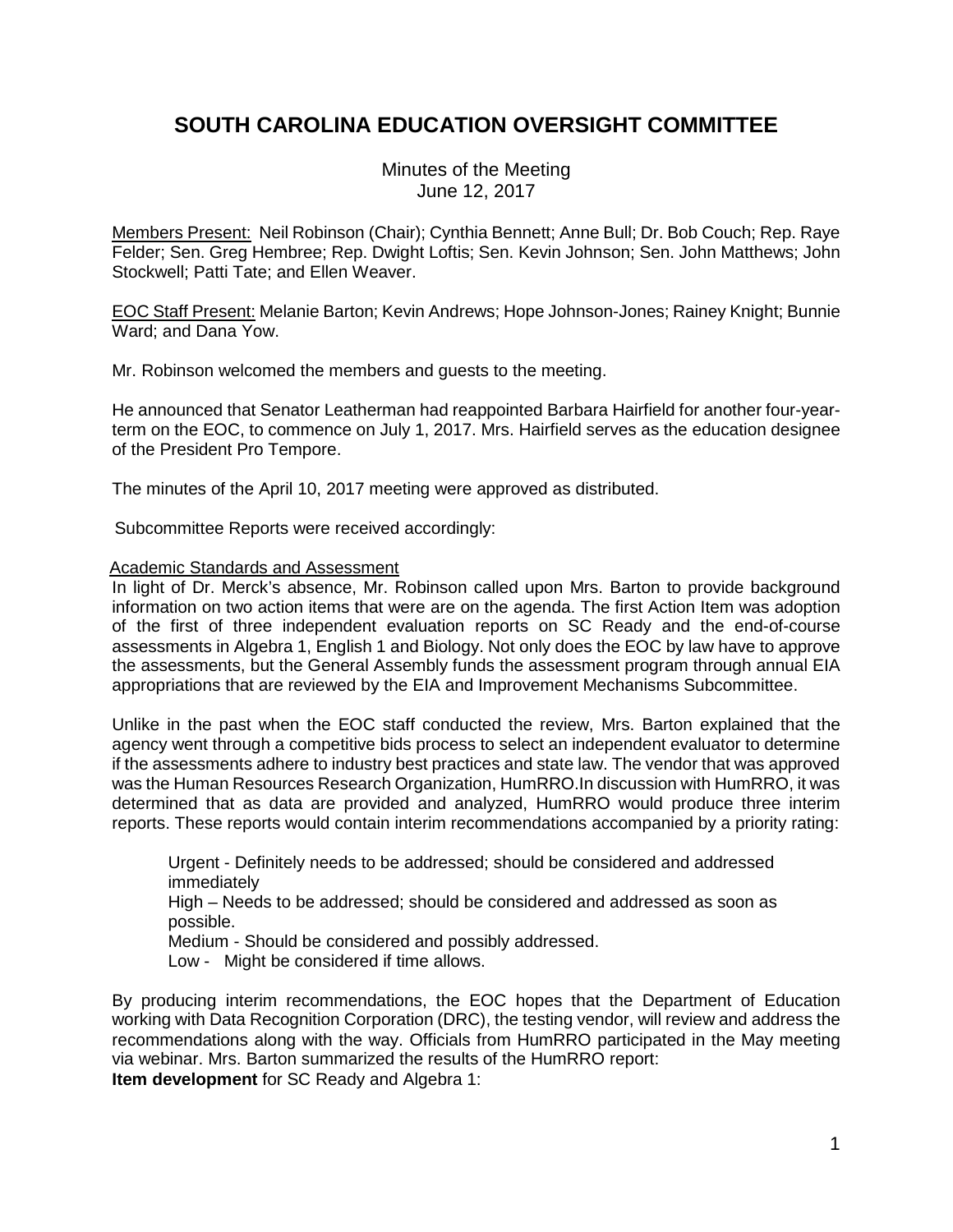- High Priority Recommendation focused on improving item development processes by: (1) clarifying the goals of the assessment; (2) expanding item review checklists; (3) improving record keeping; (4) cross-referencing information in support documents; and (5) obtaining more detailed information about the qualifications of expert judges and quality assurance staff.
- High Priority Recommendation to expand available documentation describing the processes and procedures for item development by creating a technical manual to centralize the item development process in one document for both assessments.
- Medium Priority Recommendations to add item tryout or cognitive labs, which are processes for trying out new items on smaller numbers of students than field tests, which can inform the creation of better field tests.
- High Priority Recommendation unique to SC Ready was to use readability and grade-level appropriateness reviews for mathematics items, so that math items assess students' knowledge and skills in mathematics rather than their reading ability. For a test of mathematics, reading ability is regarded as an irrelevant construct.
- This most important recommendation was to improve the documentation of item development by creating a technical manual to organized the tasks of item development and centralize all relevant documents with cross-referencing. The final report will include analyses from a site visit of the item development process.

## **Test construction** for SC Ready and Algebra 1

These following focus on the processes involved in creating different test forms for test security purposes. For both SC Ready and Algebra 1, the test construction process was judged to be consistent with industry standards. HumRRO recommended these actions:

- For Algebra 1, an **Urgent Priority** recommendation was made to eliminate from the item pool any items with negative point-biserial corrections. These are items that higher scoring students are less likely to get correct than low scoring students. It was noted that the item bank for Spring 2017 was improved and did not contain items with negative point-biserial correlations.
- For both SC Ready and Algebra 1, a High Priority recommendation was to improve the documentation of test construction by creating a technical manual to organized the tasks of test construction and centralize all relevant documents with cross-referencing.
- A Medium Priority recommendation for SC Ready was to document the differential item functioning (DIF) between tests administered in paper and pencil format compared to tests administered on computer. The final report will include analyses from a site visit of the test development process.

## **Content alignment** for Algebra 1 Only

A panel of five experts was used to evaluate content alignment; four were Kentucky educators and one, a national expert. Kentucky Algebra 1 standards are very similar to South Carolina standards as noted in Appendix B of the report. Ninety-nine items were reviewed by the panel who determined that only two items raised concerns with their clarity of presentation. Recommendations included that South Carolina:

- Enhance the item difficulty to the standards to measure the Structure and Expressions standards (Medium Priority).
- Increase the item pool for the Number and Quantity content strand. These recommendations are critical if reporting at the key concept level is to be implemented in the future (Medium Priority).
- Consider using additional item types rather than relying exclusively on multiple-choice items (Low Priority).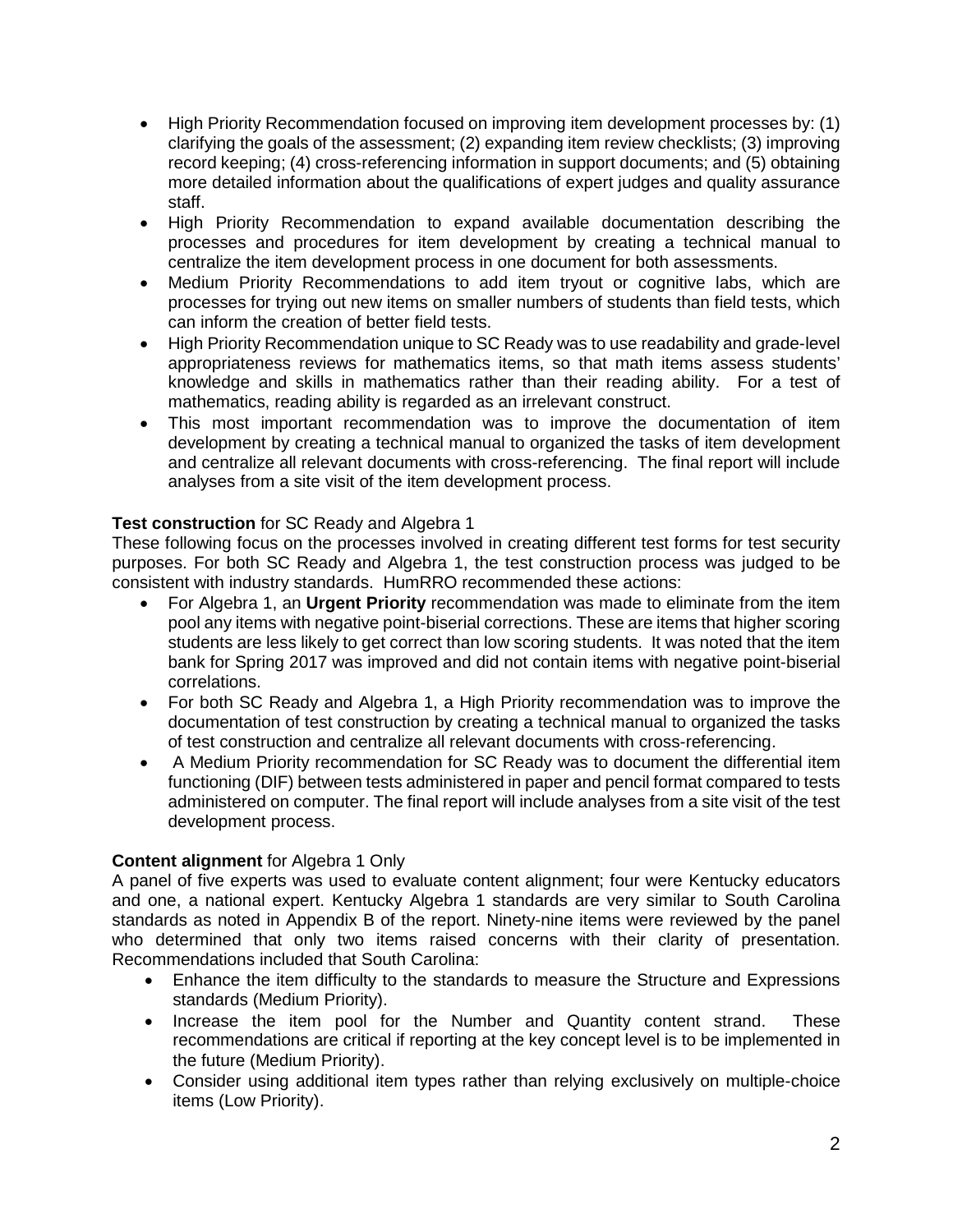The Subcommittee recommended to the full EOC approval of Report #1 and to ask the South Carolina Department of Education for a formal response regarding Finding 3.3 and Interim Recommendation 3.1, which was the only Urgent Priority recommendation.

Members discussed several issues related to the report. Rep. Loftis asked if the Algebra 1 assessment will measure the key math concepts needed by students. Rep. Felder asked that there be a specific timeframe by which the Department of Education would respond to the reports. Mr. Robinson called upon Liz Jones, Director of Assessment for the South Carolina Department of Education, to determine what timeframe would be acceptable to the Department. Ms. Jones stated that the agency has already dealt with the Urgent Priority Recommendation and would address all other High Priority recommendations by the end of December 2017.

There being no further discussion, the members voted unanimously to adopt the report and seek feedback from the Department of Education on implementation of the recommendations, especially all High and Urgent Priority recommendations by end of the December 2017.

The second action item on the agenda concerned criteria for rating special schools. As explained by Mrs. Barton, the Academic Standards and Assessment Subcommittee recommended criteria for evaluating the six special schools using the general indicators that all other schools will be evaluated against in the new accountability system: Academic Achievement; Student Progress; Graduation Rate; Positive Learning Environment; and Prepared for Success. The six schools are:

- Governor's School for the Arts & Humanities
- Governor's School for Science & Mathematics
- SC School for the Deaf & Blind
- SC Department of Juvenile Justice
- Palmetto Unified School District (Department of Corrections)
- Wil Lou Gray Opportunity School

The EOC staff worked directly with the presidents/executive directors/superintendents of these schools in designing the criteria. Draft report card templates were created through a dialogue with representatives from each of the special schools. The front page for all six report cards will have the same format as for all schools in South Carolina, with a description of the school and its students, the overall rating of the school, and links to the information for each of the five areas assessed for each school. Examples of how different measures were appropriate for each school in the areas of achievement and student preparation for success were presented, and the use of GED Success in place of graduation rate for schools with incarcerated students was noted. For measuring Prepared for Success, the Governor's School for Science & Mathematics will use WorkKeys scores as well as first semester freshman grade point average of its most recent graduates.

Mr. Robinson asked for discussion. Sen. Hembree asked staff to summarize the changes in the criteria used to rate the special schools as compared to the process or criteria used in the past*.*  Mrs. Barton described the process that included incorporating accountability measures used by the agencies as well as specific goals and strategies being implemented at the special schools to better serve students.

The committee unanimously approved the adoption of the criteria for rating special schools.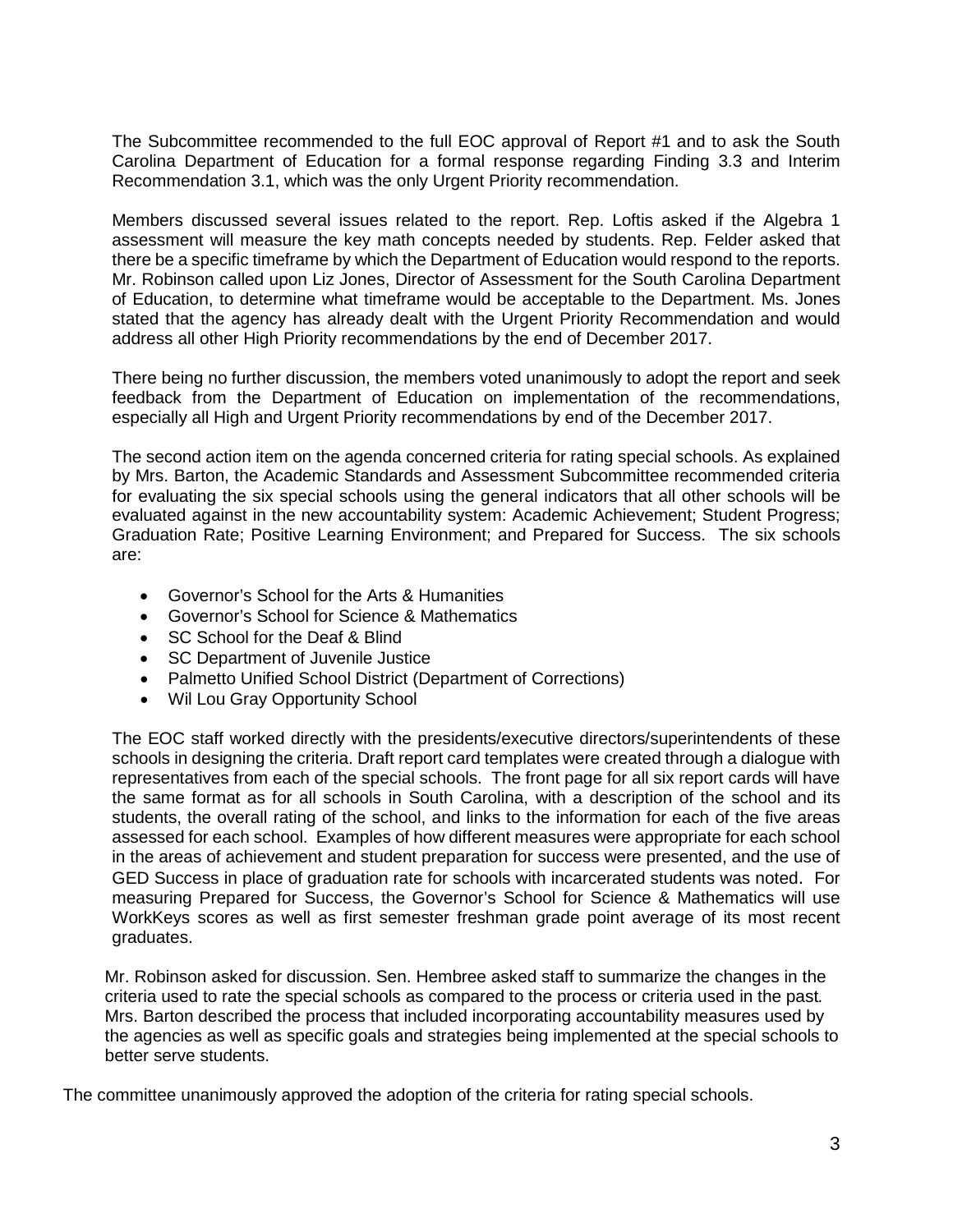### EIA and Improvement Mechanisms

Dr. Couch, chair of the subcommittee reported on the only action item from the subcommittee, the annual evaluation of the South Carolina Teacher Loan Program. Dr. Couch noted that the report includes a summary of public policy strategies of other states, including Florida. Florida has invested significant state funding to attract and retain teachers, including hiring bonuses, monies for district-directed recruitment, and methods to recruit high performance teacher candidates. The importance of working conditions for the retention of teachers was also discussed. The report highlights the following findings:

1. The gap between the number of teachers leaving the classroom and the number graduating from a South Carolina teacher education program is growing. This state trend is occurring nationally as well. In 2016-17, 1,898 individuals graduated from a South Carolina teacher education program, representing a three percent decrease from the previous year. About 4,842 teachers did not return to any teaching position in 2016-17 school year, representing a 19 percent increase in teachers who did not return during the 2015-16 school year.

2. In 2015-16, state teacher education programs provided 29 percent of the new teacher hires, a three percent decrease from the previous year. This decrease continued in 2016-17; state teacher education programs provided only 25 percent of the new teacher hires. About 28 percent of the hires came from another state, were new graduates from teacher education programs in other states, or through alternative certification programs.

3. The number of applications to the Teacher Loan Program continues to decrease. There were 1,448 applications in 2014-15 and 1,396 applications in 2015-16. In 2014-15, the number of approved loans was 1,130 and in 2015-16 the number remained relatively steady with 1,128 approved loans, totaling \$4,460,184. Since Fiscal Year 2009-10, the number of applicants to the Teacher Loan Program in 2015-16 has declined by 40 percent.

4. The total amount of EIA funds appropriated for the SC Teacher Loan Program in 2015-16, \$5,089,881, was more than sufficient to meet the total costs of loans approved and of administrative costs related to the SC Teacher Loan Program. At the end of Fiscal Year 2015- 16, there were unexpended EIA funds totaling \$310,247 in the program. Consequently, for the third consecutive year, no funds were needed from the Revolving Loan Fund to supplement the EIA appropriation. In fact, at the end of Fiscal Year 2015-16, the balance in the Revolving Loan Fund was \$19,483,127, an increase of 18 percent from the prior fiscal year. Due to the large surplus in the fund, the General Assembly in the 2017-18 General Appropriation Bill is considering using \$16 million in the Revolving Fund for capital improvements in public schools.

5. Subject areas with the most vacancies remain unchanged from 2015-16 to the 2016-17 school year. The subject areas of science, early childhood/elementary and special education continue to exist. It is important to note early childhood/elementary vacancies account for 19 percent of all vacancies. Additional subject areas with relatively high levels of vacancies are English language arts and speech language therapy. An increase in the need for teachers in the areas of English/Language Arts and Speech was noted. An increasing percentage of new teachers in South Carolina are either coming from other states or from alternative certification pathways.

Dr. Bob Couch then asked Mrs. Barton to highlight the budget as adopted by the General Assembly. Mrs. Barton focused on those funding issues that were recommended by the EOC or that address accountability. She noted that Governor McMaster had issued his budget vetoes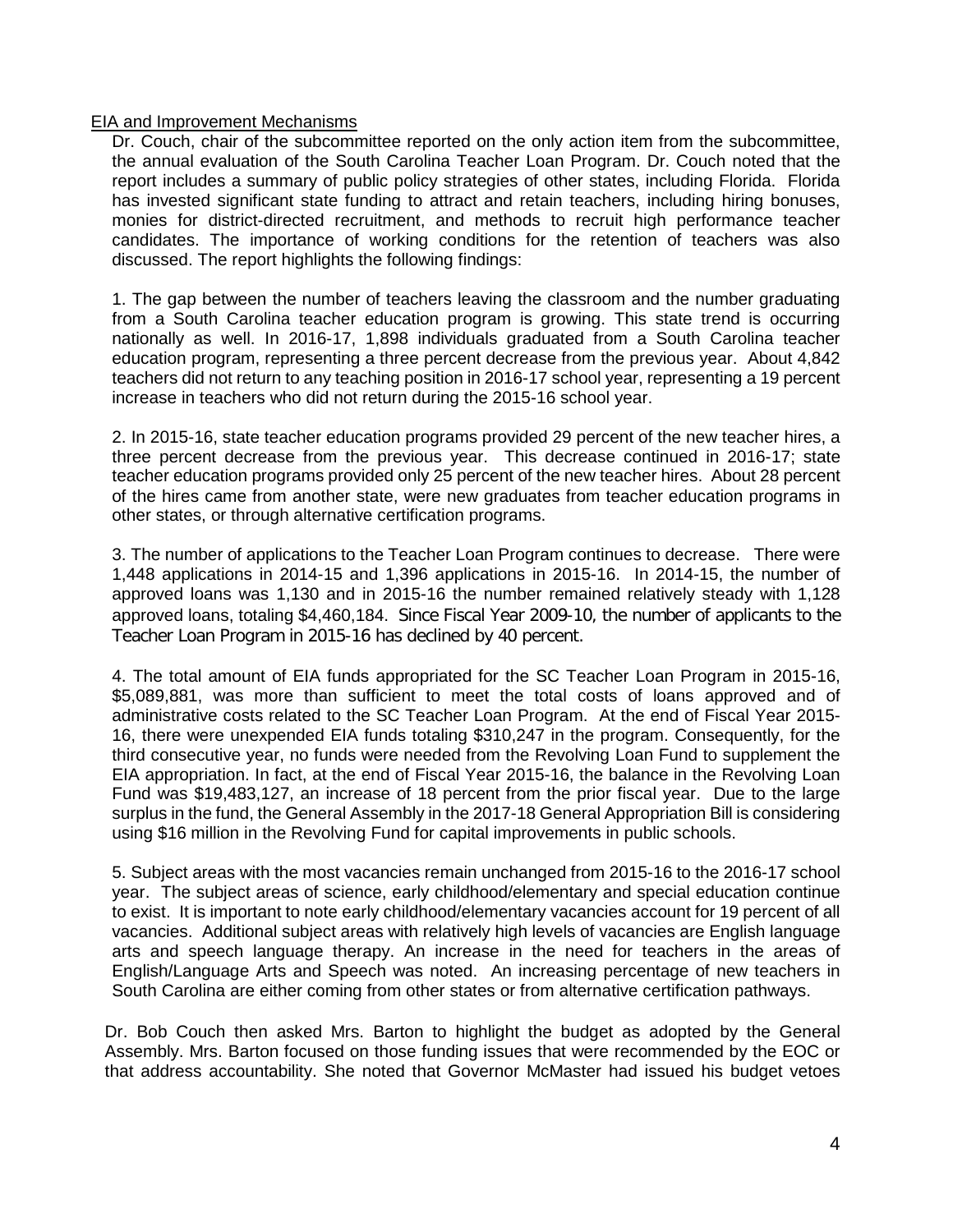earlier in the day that included vetoing \$20.5 million in lottery revenues for school bus purchases or leases.

Dr. Stockwell asked if there was any systemic approach to addressing the teacher shortage with institutions of higher education being involved in addressing the pipeline as well as the issue of principal leadership. Dr. Couch and other members of the EOC also emphasized the growing teacher shortage issue.

The EOC unanimously adopted the report.

Mr. Robinson then called upon Dr. Andrews to summarize the results of the parent survey for school year 2015-16. Dr. Andrews highlighted the following:

 1. In 2016 the number of parent surveys completed and returned totaled 55,221, a decrease of 6,971 surveys (11.2 percent) from the prior year. Estimates are that between 29 and 34 percent of all eligible parents surveyed responded to the 2016 parent survey. This substantial decline in responses is consistent with a pattern of decline from 2011 to 2014. The increase in responses in 2015 appears to be the anomaly in this trend. The number of responses in 2016 is 75 percent of the 73,755 responses obtained in 2011.

2. An analysis of the respondents to the 2016 parent survey concluded that the survey responses typically overrepresented the perceptions of parents who had children in elementary schools and underrepresented the perceptions of parents who had children in high school. Respondents typically obtained higher educational achievements and had greater median household incomes than the general population of South Carolina. There were noticeable differences between two categories of respondents' education from 2015 to 2016; there was a 9.6 percent increase the percent of respondents who indicated that they had completed high school or obtained a GED, and an 11.2 percent decrease in the percent of respondents who indicated that they had earned an associate's degree. Despite this difference, there did not appear to be any difference in the income levels of respondents from 2015 to 2016.

3. The results of the 2016 parent survey demonstrate that parent satisfaction levels with the three characteristics measured - the learning environment and social and physical environment of their child's school—were consistent with the prior year's results. However, there was a substantial decline (12.7 percent) in the parents' perceptions of whether their child's teachers cared about their child as an individual. Not only did the percent who agree with this statement decline from 84.6 percent to 71.9 percent between 2015 and 2016, but the percent of parents who disagreed and the percent of parents who did not know increased more than 5 percent between 2015 and 2016. In other words, half of the decline in the percentage of parents who thought their child's teachers cared about their child is attributable to an increase in responses of "don't know".

4. Regarding parental involvement, parents report that their work schedule continues to be the greatest obstacle to their involvement with their child's learning in the school setting.

5. Regarding bullying, approximately 19 percent of parents reported that their child had been bullied, unchanged from 2015. When bullying occurred, parents most frequently reported that it occurred in the classroom (11.3 percent). The second most frequent location for bullying was on the school bus (8.8 percent), which is a change from 2015 when the second most frequent location was at some other location at school. In both 2015 and 2016, the two locations parents reported